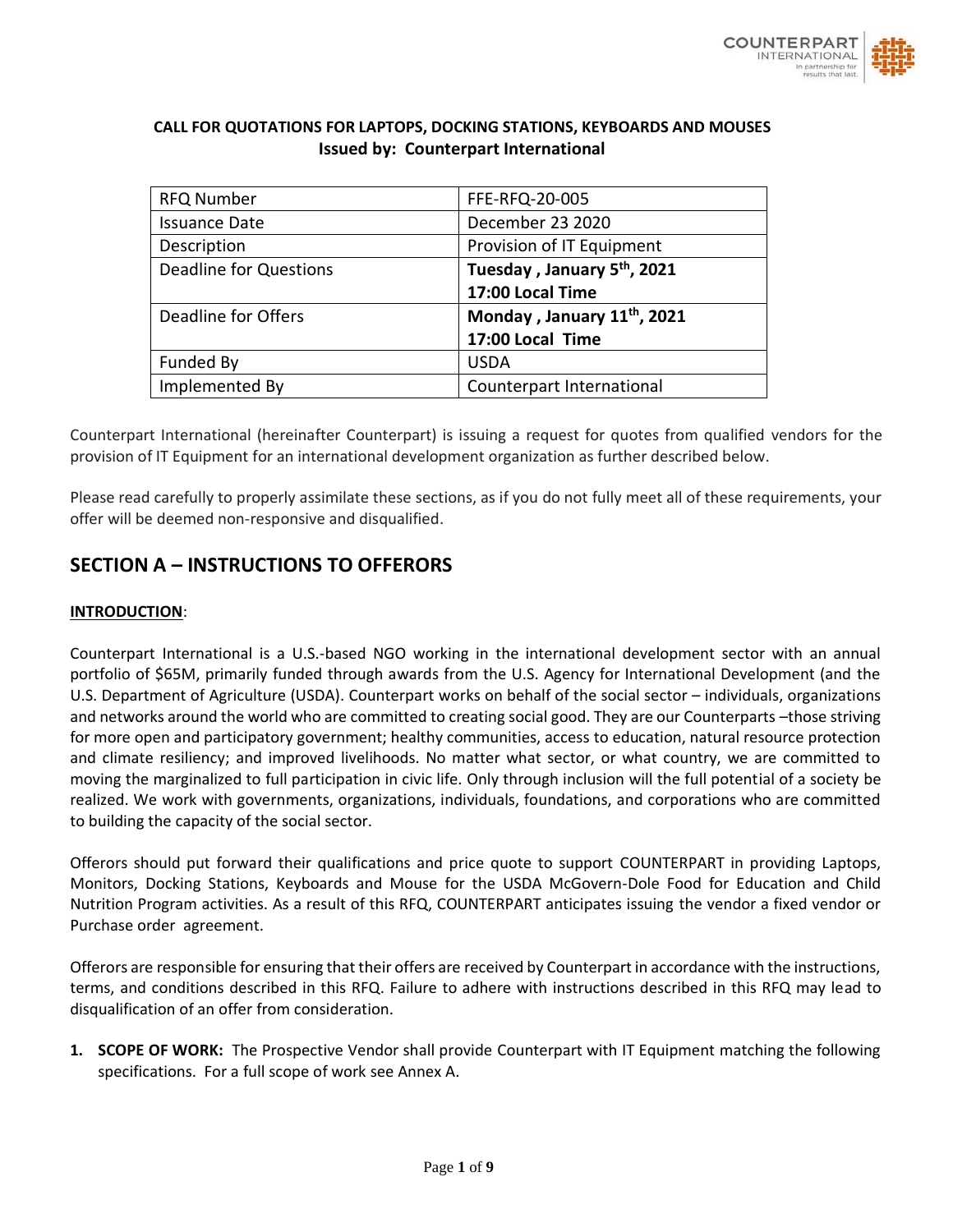

#### **TECHNICAL SPECIFICATION**

| <b>Category</b>    | <b>Laptops Required Specifications</b>                         |  |
|--------------------|----------------------------------------------------------------|--|
| <b>Type/Brand</b>  | Dell, preferred but Lenovo and HP are accepted brands and will |  |
|                    | be considered.                                                 |  |
| <b>Models</b>      | Latitude 7000 series OR XPS series or equivalent               |  |
| <b>CPU</b>         | Intel i5*                                                      |  |
| <b>Memory</b>      | 12GB                                                           |  |
| <b>Disk</b>        | SSD; 250GB or larger                                           |  |
| <b>TPM Support</b> | Yes, 2.0                                                       |  |
| <b>Dockable</b>    | Yes                                                            |  |
| <b>Ethernet</b>    | Yes                                                            |  |
| <b>Wireless</b>    | Yes, 802.11ac                                                  |  |
| <b>Operating</b>   | Windows 10 Enterprise 64-bit or Windows 10 Professional 64-bit |  |
| <b>System</b>      |                                                                |  |
| Webcam             | Yes                                                            |  |
| <b>DVD</b>         | Optional                                                       |  |
| <b>Battery</b>     | Extended                                                       |  |
| <b>Smart Card</b>  | Yes                                                            |  |
| Reader             |                                                                |  |
| Warranty           | 3 years                                                        |  |
| <b>Category</b>    | <b>Keyboard and Mouse Required Specifications</b>              |  |
| <b>Type/Brand</b>  | <b>LOGITECH</b>                                                |  |
| <b>Models</b>      | <b>MK200</b>                                                   |  |
| <b>Category</b>    | <b>Docking Station Required Specifications</b>                 |  |
| <b>Type/Brand</b>  | DELL                                                           |  |
| <b>Models</b>      | Compatible with\compatible with proposed laptop as per above.  |  |

**2. QUESTIONS & REQUESTS FOR CLARIFICATION:** Questions regarding the technical or administrative requirements of this RFQ may be submitted no later than **Tuesday , January 5th, 2021<sup>h</sup> , at 17:00 Local Time** by email to [procurement.mzMGD@counterpart.org](mailto:procurement.mzMGD@counterpart.org). Questions and requests for clarification—and the responses thereto—that Counterpart believes may be of interest to other offerors will be circulated to all RFQ recipients who have indicated an interest in bidding.

Only the written answers issued by Counterpart will be considered official and carry weight in the RFQ process and subsequent evaluation. Any verbal information received from employees of Counterpart or any other entity should not be considered as an official response to any questions regarding this RFQ.

#### **3. OFFER DEADLINE & PROTOCOL**

Offers must be received either by e-mail no later than **Monday , January 11th, 2021, by 17:00 Local Time.** The quotation shall be submitted electronically by the offeror's authorized representative to email address listed below:

• [procurement.mzMGD@counterpart.org](mailto:procurement.mzMGD@counterpart.org)

and the subject line "**FFE-20-004", Supply of IT Equipment**".

Quotations submitted by email must be limited to a maximum of **5 MB**, virus-free email transmissions. They must be free from any form of virus or corrupted contents, or the quotations shall be rejected. It shall remain offer's responsibility to ensure that the quotation will reach the address above on or before the deadline.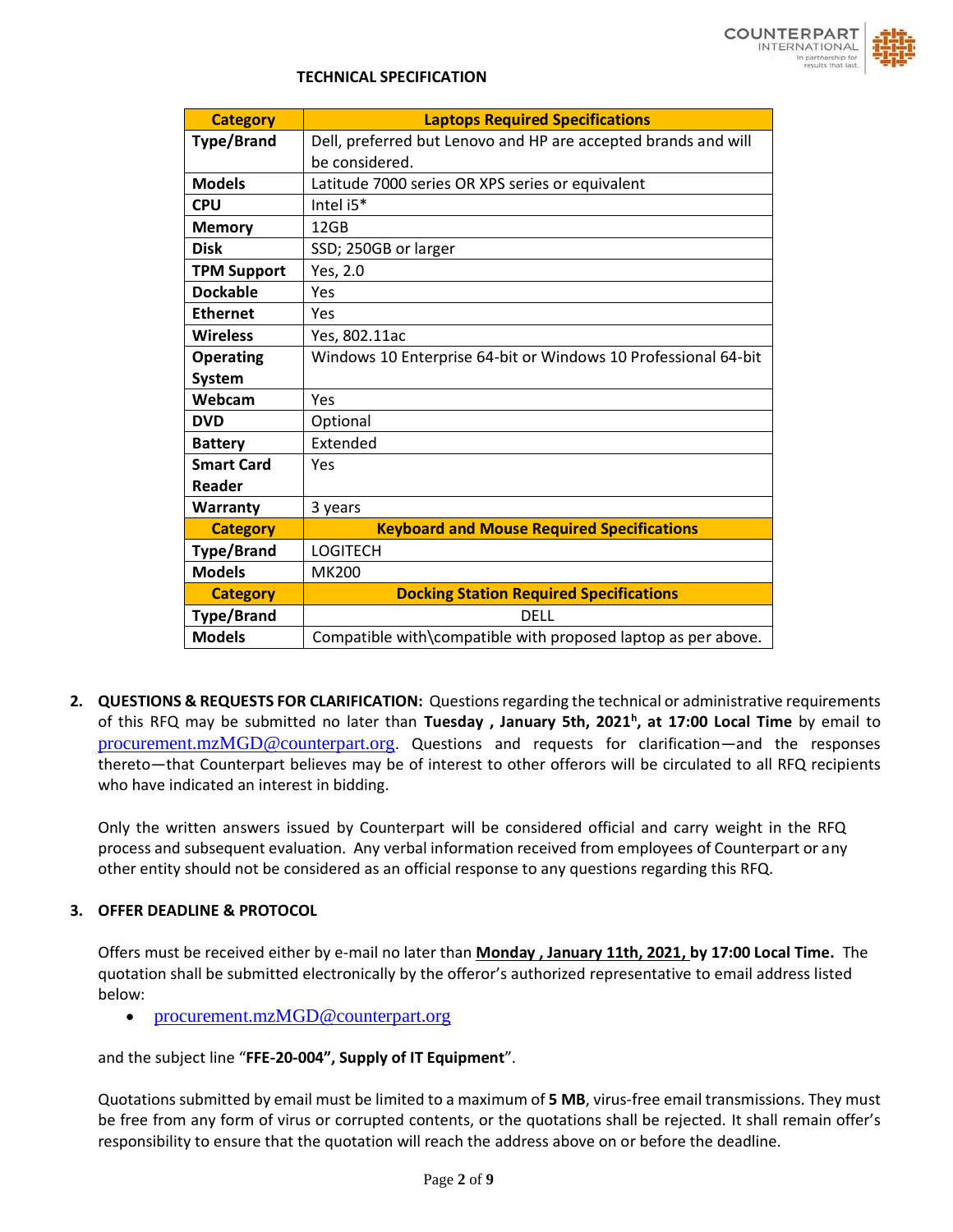

Quotations that are received by Counterpart after the deadline indicated above, for whatever reason, shall not be considered for evaluation. Vendors will be informed via email about offers received after the RFQ's closing date and time.

- **4. SPECIFICATIONS:** Section 3 contains the Scope of Work for the service requirements that may be ordered under this contract.
- **5. QUOTATIONS**: The per-unit pricing in quotations in response to this RFQ must be priced on a fixed-unit price, all-inclusive basis, including delivery and all other costs. Pricing must be presented in **local currency** (**Meticais**). Offers must remain valid for not less than sixty (60) calendar days after the offer deadline.
- **6. DELIVERY**: The delivery of the equipment will be made in Maputo, Mozambique by January 10, 2020
- **7. TAXES & VAT:** All applicable taxes or duties such as Value-Add-Tax (VAT) should be quoted separately if applicable.
- **8. ELIGIBILITY**: By submitting an offer in response to this RFQ, the offeror certifies that it and its principal officers are not debarred, suspended, or otherwise considered ineligible for an award by the U.S. Government. Counterpart will not award a contract to any vendor that is debarred, suspended, or considered to be ineligible by the U.S. Government.
- **9. EVALUATION & AWARD**: The award will be made to a responsible offeror whose offer follows the RFQ instructions, meets the eligibility requirements, and meets or exceeds the minimum required technical specifications, and is judged to be the best value based on a lowest-price, technically-acceptable basis.

Please note that if there are significant deficiencies regarding responsiveness to the requirements of this RFQ, an offer may be deemed "non-responsive" and thereby disqualified from consideration. COUNTERPART reserves the right to waive immaterial deficiencies at its discretion.

A Technical Evaluation Committee (TEC) consisting of Counterpart Staff will evaluate the proposals. This Evaluation Committee will make its recommendations to the Counterpart's senior management for final approval. The Evaluation Committee will consider the following factors, not necessarily listed in the order of importance:

- 1. Meets technical specifications;
- 2. Past experience; submit summary of references
- 3. Best and Final Offer;
- 4. Delivery time and availability of goods required;

By submitting a response to this RFQ, the offeror understands that USDA is not a party to this solicitation and the offeror agrees that any protest hereunder must be presented—in writing with full explanations—to Counterpart for consideration, as USDA will not consider protests regarding procurements carried out by implementing partners. Counterpart, at its sole discretion, will make a final decision on the protest for this procurement.

#### **Table 1. Evaluation criteria:**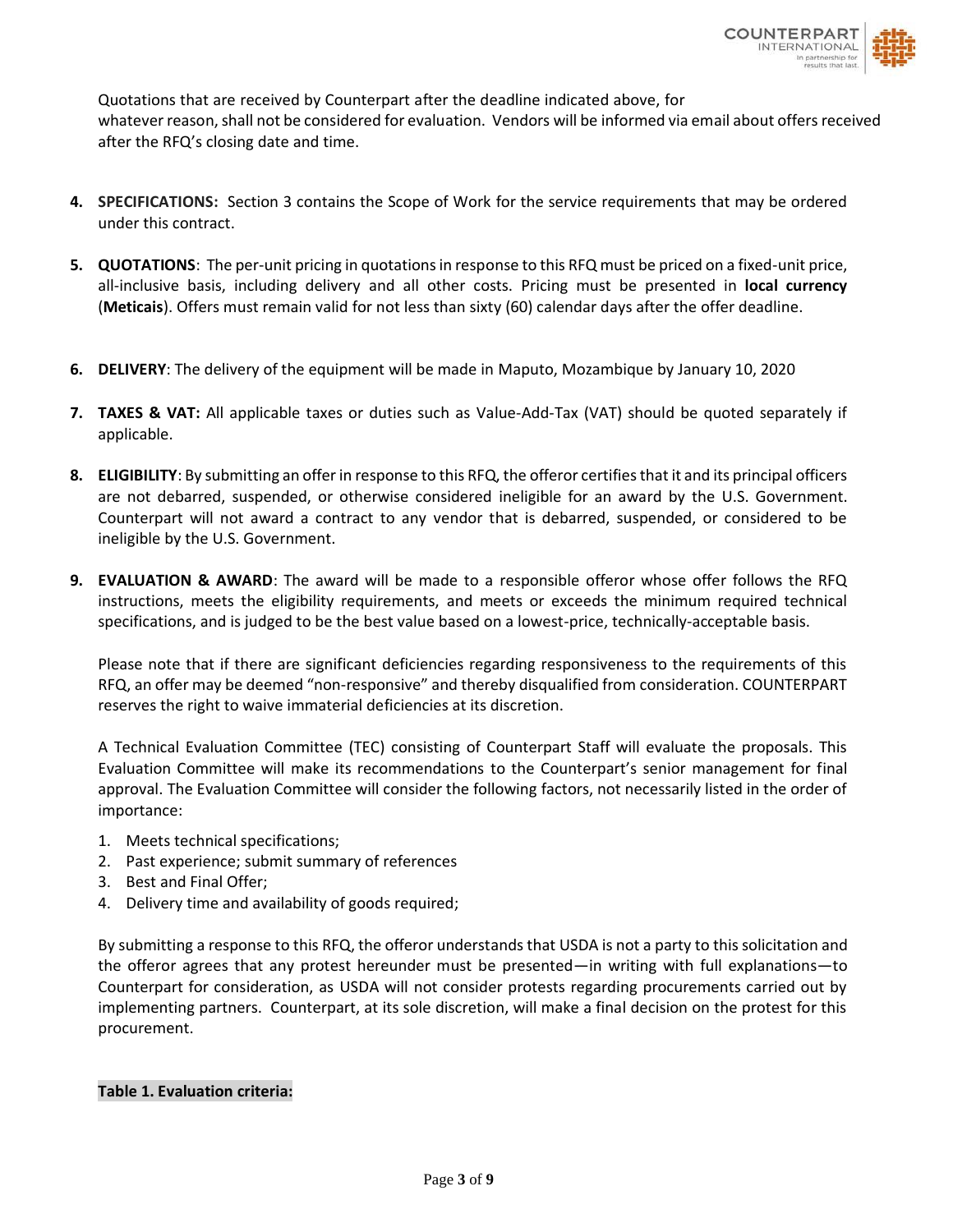

| <b>Evaluation Criteria</b><br><b>Evaluation Sub-criteria</b> |                                                                                     | <b>Maximum</b><br><b>Points</b> |
|--------------------------------------------------------------|-------------------------------------------------------------------------------------|---------------------------------|
|                                                              |                                                                                     |                                 |
| <b>Technical Specification</b>                               | Does the offeror provide equipment in accordance to all the RFQ's<br>specification? | 40 points                       |
| <b>Total Points - Technical Specification</b>                |                                                                                     |                                 |
|                                                              | Does the offeror demonstrate having experience in supply of the                     |                                 |
|                                                              | goods in this RFQ. Has the Offeror submitted summary of references                  |                                 |
| Past experience                                              | to support this?                                                                    | 15points                        |
|                                                              |                                                                                     |                                 |
| <b>Total Points - Past Experience</b>                        |                                                                                     |                                 |
|                                                              | Availability of goods, goods are available and can be delivered by                  |                                 |
| Delivery/Agility                                             | January 1, 2020                                                                     | 15 points                       |
|                                                              |                                                                                     |                                 |
| <b>Total Points - Delivery/Agility</b>                       |                                                                                     |                                 |
| Cost                                                         | Companies are requested to submit their best and final offer price.                 |                                 |
|                                                              | Cost will be evaluated to identify best value determination of the                  | 30 points                       |
|                                                              | required goods.                                                                     |                                 |
|                                                              | <b>Total Points - Cost</b>                                                          | 30 points                       |
|                                                              | <b>Total Points</b>                                                                 | 100 points                      |

The Technical Evaluation Committee may also conduct negotiations with and/or request clarifications from the offeror found to be most qualified to supply the goods required, based upon the criteria listed in this RFQ. Prior to award of this agreement, the Technical Evaluation Committee will conduct a vendor responsibility determination and will run reference checks. While preference will be given to offerors who can provide the full technical specifications of this RFQ, Counterpart may issue a partial award or split the award among various suppliers, if in the best interest of the Project.

Prior to the expiration of the offer, Counterpart shall notify the successful offeror, (or offerors should Counterpart choose to issue more than one award), in writing that it submitted the highest scoring proposal. If an agreement cannot be negotiated with the top ranking offeror, Counterpart reserves the right to commence negotiations with other successful offerors.

If there are significant deficiencies regarding responsiveness to the requirements of this RFQ, an offer may be deemed "non-responsive" and thereby disqualified from consideration. Counterpart may or may not waive an immaterial deviation or defect in a quotation. Counterpart's waiver of an immaterial deviation or defect shall in no way modify the RFQ or excuse an Offer from full compliance with RFQ specifications.

# **10. TERMS & CONDITIONS**:

This is a Request for Quotations only. Issuance of this RFQ does not in any way obligate Counterpart, or USDA to make an award or pay for costs incurred by potential offerors in the preparation and submission of an offer.

This solicitation is subject to Counterpart' standard terms and conditions. Any resultant award will be governed by these terms and conditions; a copy of the full terms and conditions is available upon request. Please note the following terms and conditions will apply:

(a) Counterpart' standard payment terms are net 30 days after receipt and acceptance of any commodities or deliverables. Payment for ordering documents issued under any Agreement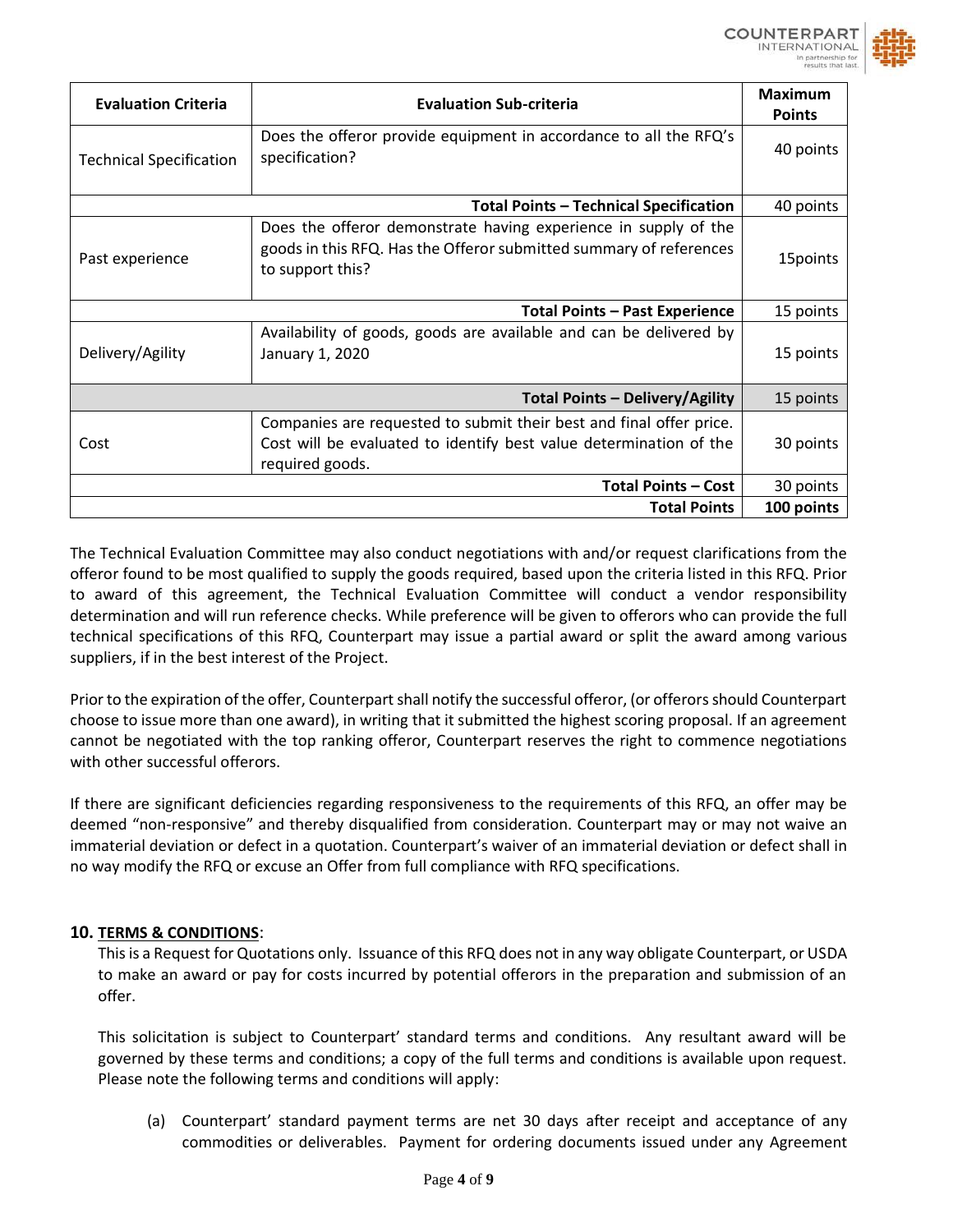resulting from this RFQ will only be issued to the entity submitting the offer in response to this RFQ and identified in the corresponding Service Agreement; payment will not be issued to a third party.

- (b) Any award resulting from this RFQ will be in the form of a Service Agreement. Counterpart is only obligated to pay for supplies/services received under any Service Agreement resulting from this RFQ.
- (c) All procurement will be subject to Counterpart contractual terms and conditions, and contingent on the availability of donor funding.
- (d) United States law prohibits transactions with, and the provision of resources and support to, individuals and organizations associated with terrorism. The Prospective Vendor under any award resulting from this RFQ must ensure compliance with these laws.
- (e) The title to any goods supplied under any award resulting from this RFQ shall pass to Counterpart following delivery and acceptance of the goods by Counterpart. Risk of loss, injury, or destruction of the goods shall be borne by the offeror until title passes to Counterpart.

**Please note:** In accordance with the FY 2019 National Defense Authorization Act section 889, Counterpart is prohibited from procuring or obtaining any equipment, system, or service that uses covered telecommunications equipment or services as a substantial or essential component of any system, or as critical technology as part of any system. Counterpart will not accept offers that include covered technology from these prohibited sources. The statute covers certain telecommunications equipment and services produced or provided by Huawei Technologies Company or ZTE Corporation, Hytera Communications Corporation, Hangzhou Hikvision Digital Technology Company, or Dahua Technology Company (or any subsidiary or affiliate of such entities.

**Counterpart has zero tolerance for fraud. Fraud is any act or omission that intentionally misleads, or attempts to mislead, to obtain a benefit or to avoid an obligation.**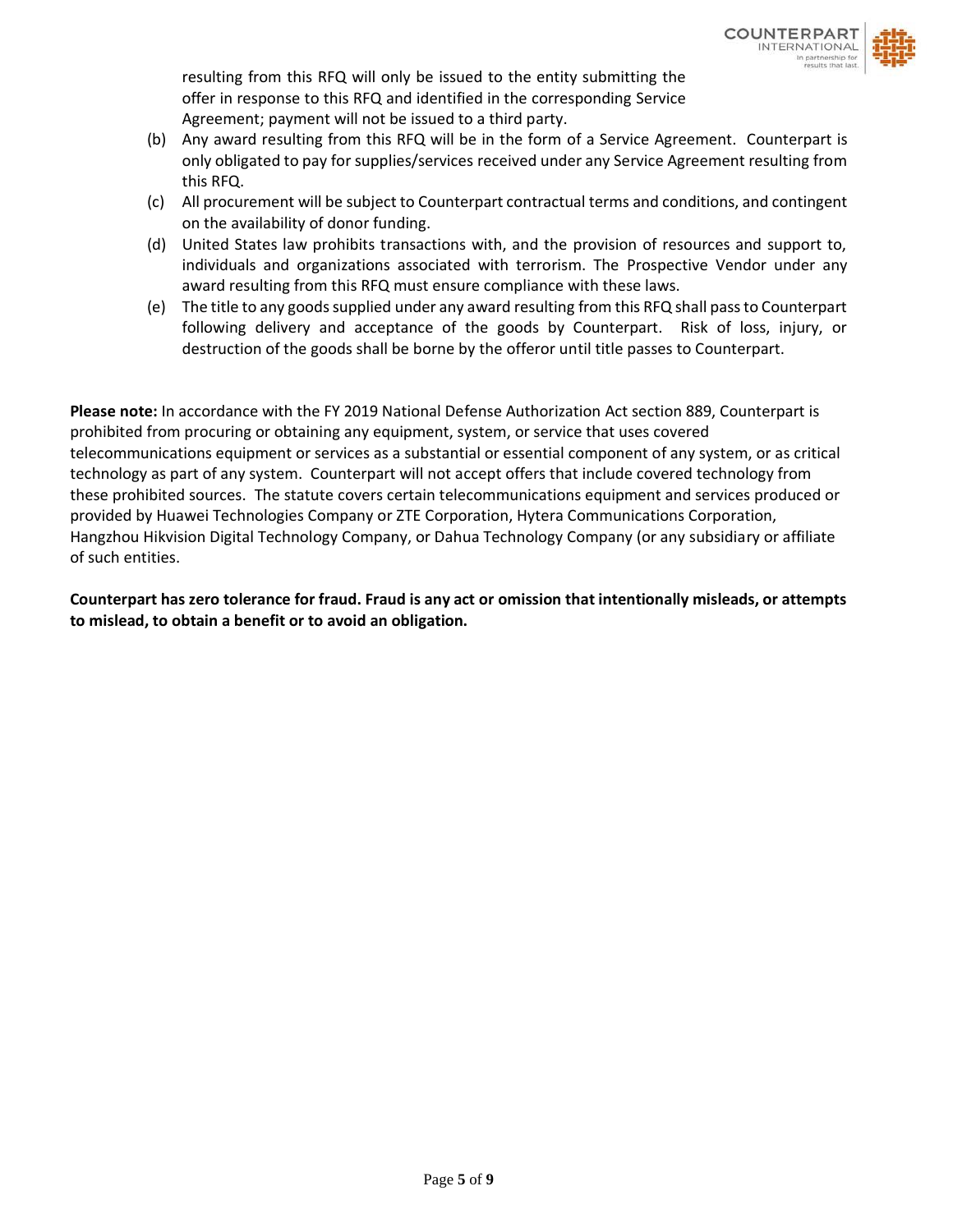

### **Section 2: Offer's Checklist**

To assist Offerors in preparation of proposals, the following checklist summarizes the documentation to include an offer in response to this RFQ:

- □ Cover letter, signed by an authorized representative of the Offers (see Section 5 for template) □ A brief outline of the company, including:
	- a. Full legal name and address of the company ; b. Full name of the legal representative (president or managing director) of the company (not applicable for individuals);
- □ Summary of references
- □ Availability of goods
- □ Cost proposal format (see Section 3 for more details)
- □ A copy of Offerors' registration or business license
- □ A copy of Offeror's bank account information
- □ A copy of Offeror's President and Vice President Identification Card or Passport.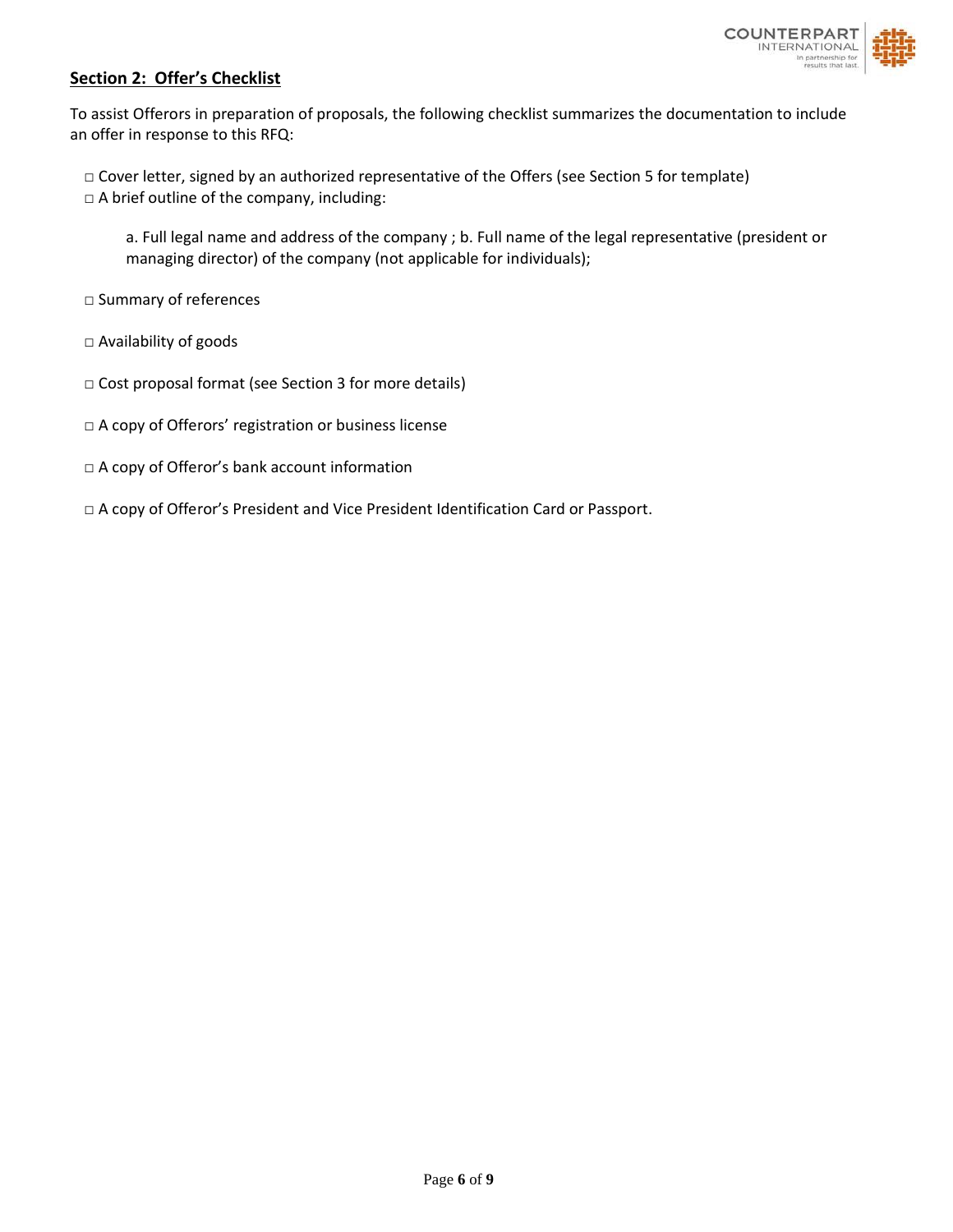

#### **Section 3: Scope of Work and General Requirements**

#### **Scope of Work**

Counterpart intends to acquire from a reputable vendor IT Equipment at a competitive rate. The offeror shall be readily available to supply the following:

| Ħ | <b>ITEM</b>            | <b>QUANTITY</b> |
|---|------------------------|-----------------|
|   | Laptops                | 20              |
|   | Monitor                | 20              |
|   | Keyboard               | 20              |
|   | Mouse                  | 20              |
|   | <b>Docking Station</b> | ንበ              |

#### **General Requirements**

Offerors that submit proposals in response to this RFQ must meet the following requirements:

- Offerors must be legally registered in Mozambique to supply IT Equipment.
- Offerors must have relevant experience in the supply of IT Equipment.
- Offerors must have a local presence in Maputo, Mozambique.
- Counterpart expects the order to be delivered within **15 days** of contract signing.
- Offerors operated as commercial companies or other organizations or enterprises (including nonprofit organizations) in which foreign governments or their agents or agencies have a controlling interest are not eligible as suppliers of commodities and services.

The proposals will be initially reviewed to determine responsiveness. Any proposal that does not address all requested requirements or is incomplete will be rejected.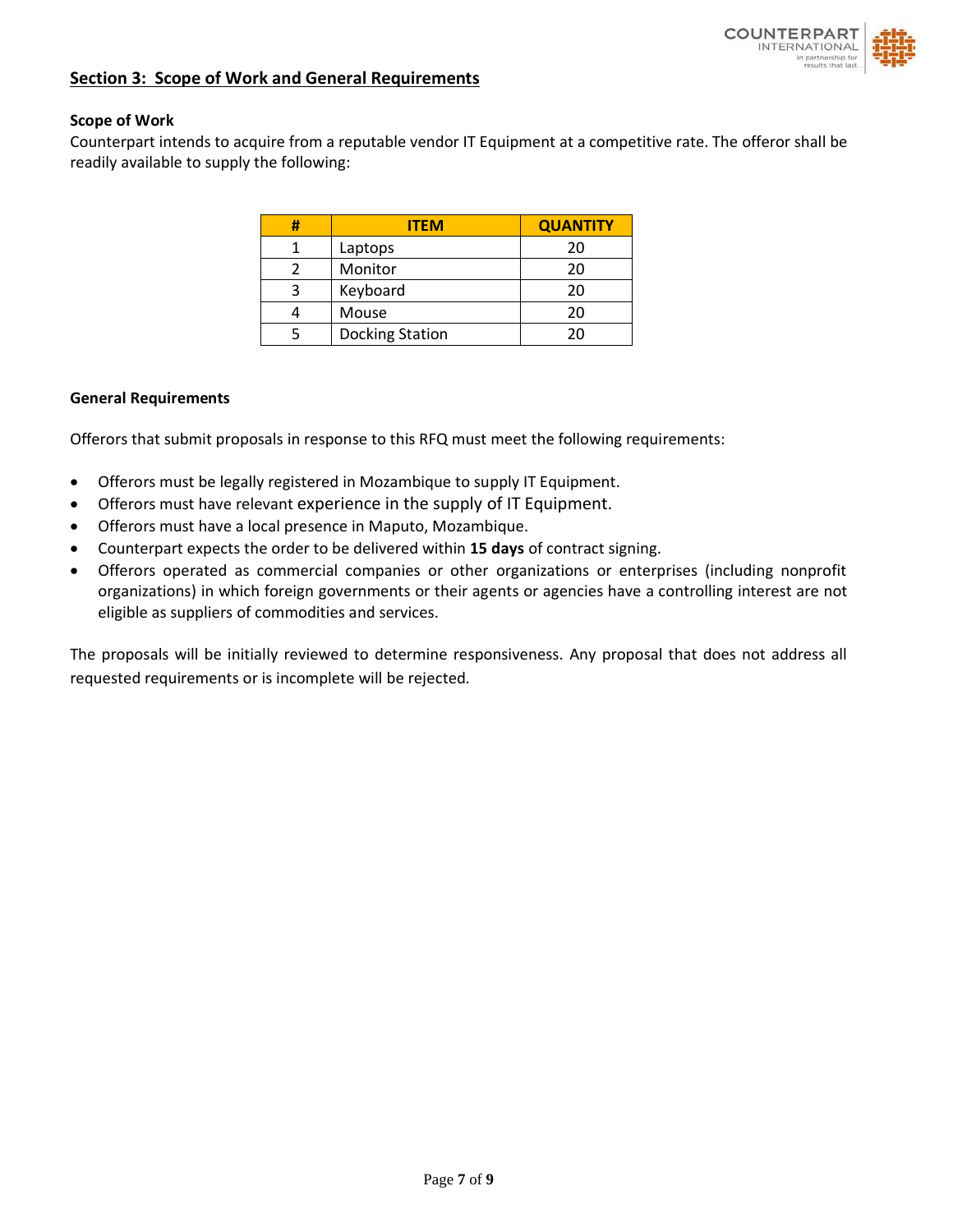

### **Section 4: Cost Proposal Format**

Offerors are requested to provide per-unit prices on official letterhead or official quotation format. In the event this is not possible; offerors may complete this Section 4 and submit a signed/stamped version to Counterpart.

Offers must be inclusive of delivery and taxes. Please include warranty period and delivery time. Please note that the prices should be valid for a minimum of 90 days.

| #              | <b>Item</b>                                | <b>Quantity</b> | <b>Unit Price</b> | <b>Total</b> |
|----------------|--------------------------------------------|-----------------|-------------------|--------------|
| 1              | Laptops<br>(description)                   | 20              |                   |              |
| 2              | <b>Monitors</b><br>(description)           | 20              |                   |              |
| $\mathfrak{Z}$ | Keyboard<br>(description)                  | 20              |                   |              |
| $\overline{4}$ | Mouse<br>(description)                     | 20              |                   |              |
| 5              | Docking<br><b>Station</b><br>(description) | 20              |                   |              |
|                |                                            |                 | <b>IVA</b> (TAX)  |              |
|                |                                            |                 | <b>TOTAL</b>      |              |